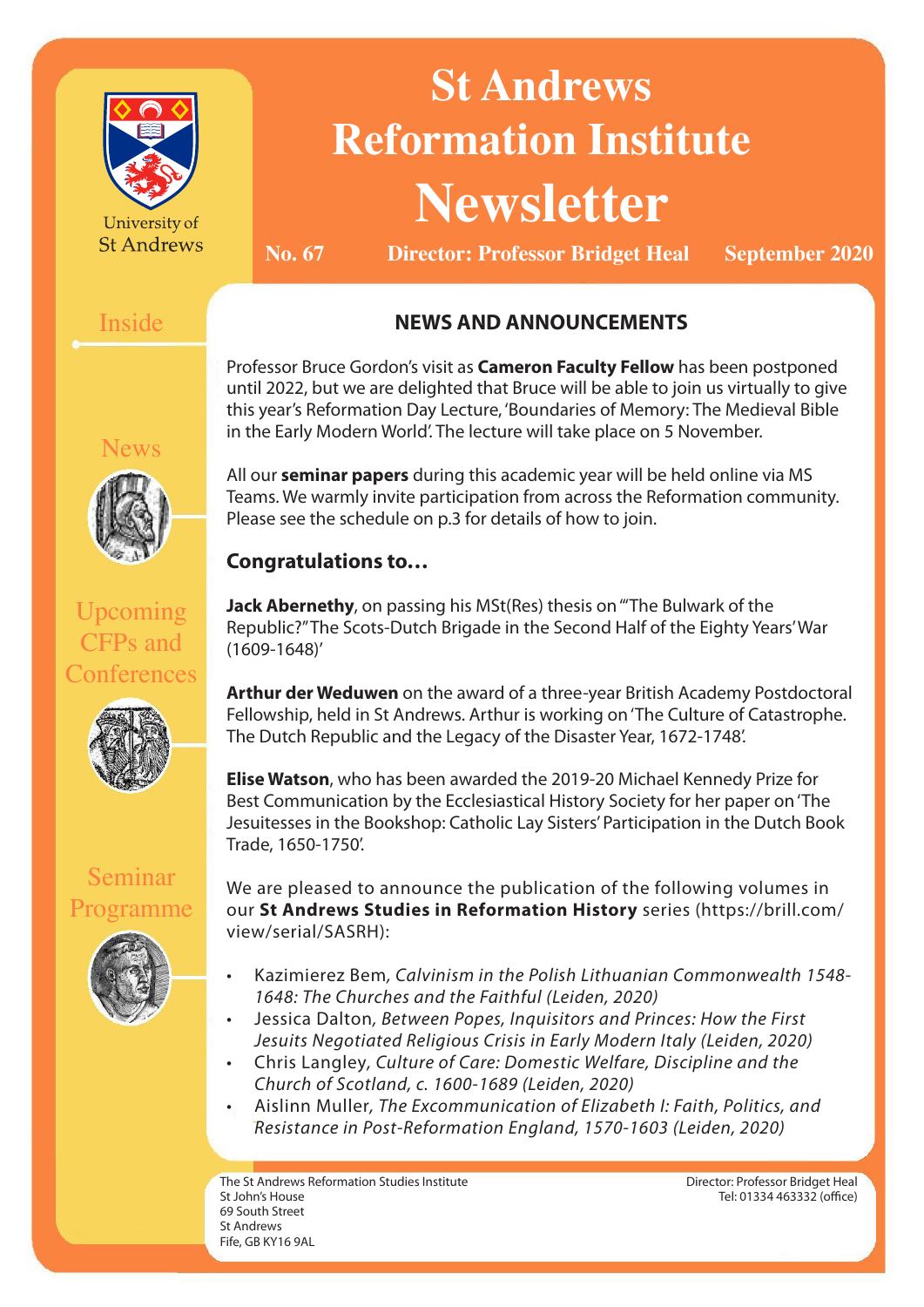#### **Institute Members' News**

#### **Arthur der Weduwen** has published:

- 'News from Prague: The Bohemian Revolt and the Birth of the Dutch Newspaper (1618)', *Slovo a Smysl* (*Word and Sense*), 33 (2020), pp. 242- 248
- 'Lost and found. On the trail of the forgotten literature of the Dutch Golden Age', *Jaarboek Nederlandse Boekgeschiedenis*, 27 (2020), pp. 45-65

#### **Roger Mason** has published:

• '1603: Multiple Monarchy and Scottish Identity', *History,* 105 (2020), 402-21

We are also pleased to see that Mason (ed.), *John Knox and the British Reformations*, first published in 1998 in the St Andrews Studies in Reformation History is now available in the 'Routledge Revivals' series as a paperback and e-book.

**Chelsea Reutcke** has received a grant from the Catholic Record Society to support her research into the Holyrood House Press, 1686-88

#### **Jacqueline Rose** has published:

- 'Catholicism and anti-Catholicism in Arlington's world: Polemic, persuasion, and the conversion of Anne Hyde, Duchess of York', in Coleman Dehenny and Robin Eagles, eds., *Sir Henry Bennet, Earl of Arlington, and his World* (Routledge, 2020), pp. 69-87
- 'The church and the law in history and in practice: The case of Bulstrode Whitelocke', *Studies in Church History, 56: The Church and the Law* (2020), pp. 273-87
- 'Dissent and the state: persecution and toleration', in John Coffey, ed., *The Oxford History of Protestant Dissenting Traditions, volume I, The Post-Reformation era*, c. 1559-c.1689 (Oxford University Press, 2020), pp. 313-33

#### **Announcements**

Following the postponement of its 2020 summer conference due to the Covid-19 pandemic, the Ecclesiastical History Society invites articles for a peer-reviewed volume of Studies in Church History on the Church in Sickness and in Health. Please see https://ecclesiasticalhistorysociety. com/churchinsicknessandinhealth/ for details.

## **Applications are invited…**

For the following School of History **M.Litt Programmes**: M.Litt in Early Modern and Reformation History; M.Litt in Book History.

For further information, see the School of History website: https://www. st-andrews.ac.uk/history/prospective/pgt/